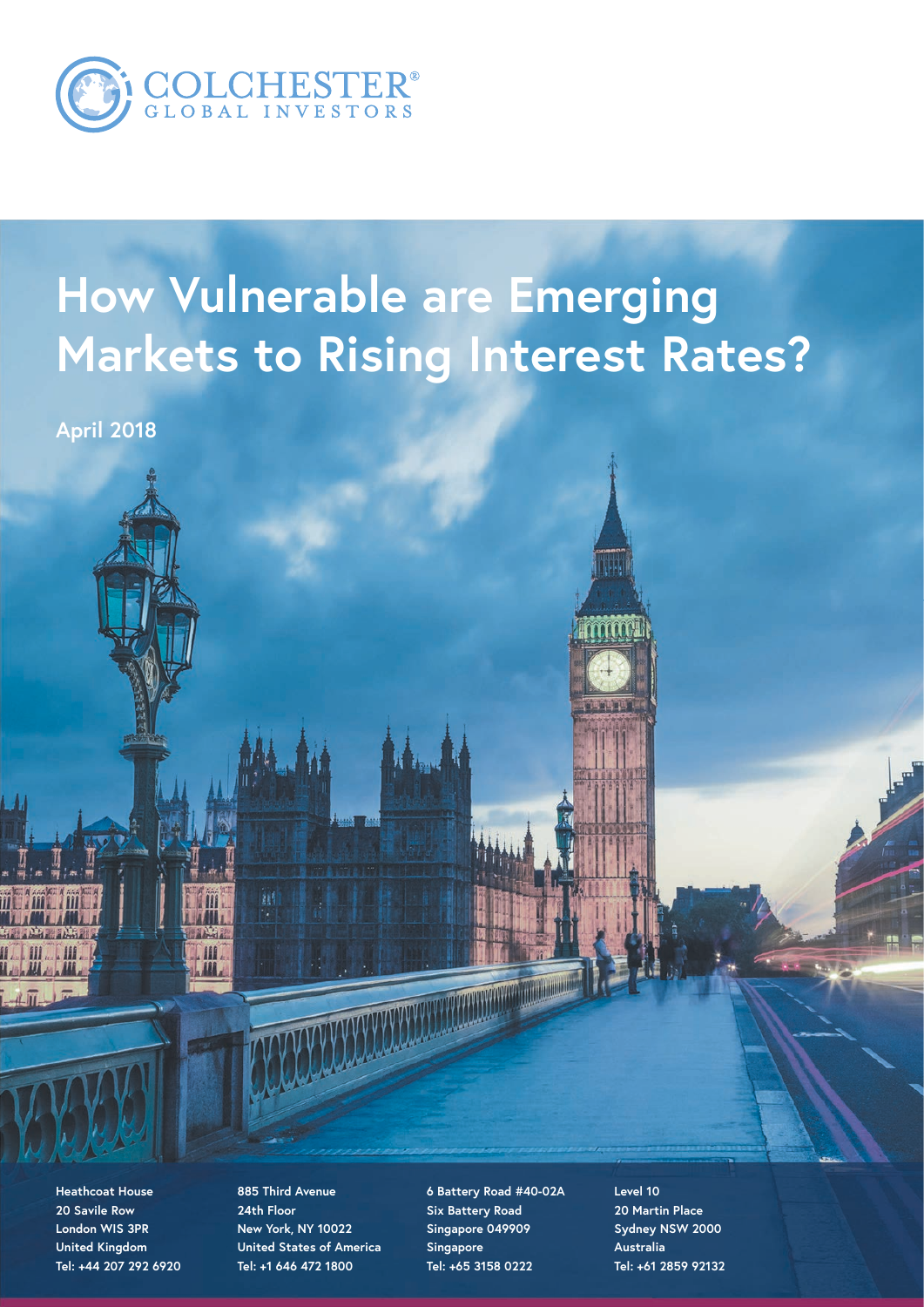

The recent rise in global interest rates and increasing concern about future potential rises has prompted a number of commentators to focus on the debt levels in "emerging markets". Many have suggested that the rise in debt within these economies post the GFC makes them vulnerable to a further, or more rapid, rise in interest rates - particularly those in the US. By inference, it is suggested that emerging market debt is more risky than other asset classes should such events transpire.

Debt in the emerging markets (EM) has risen as a percent of GDP over the period since the GFC.<sup>1</sup> Specifically, based on the Bank for International Settlements (BIS) data, total non-financial sector debt as a percent of EM GDP has risen from 120% at the end of 2007, to approximately 190% in 2017. As a result, EM debt rose as a percentage of total world debt from 15% to 30% over the period. While notable, this increase is hardly surprising as the emerging markets were the dominant source of economic growth over that period. Their share of world GDP commensurately rose from just under 30% to approximately 40% in 2017. The rise in EM debt over that period has been broadly consistent with the credit demands associated with this economic expansion and the increasing access to credit that economic development brings. Unsurprisingly most of this increase was driven by the non-financial corporate sector, primarily in China. In contrast, debt in the "developed world" (DM) only rose by approximately 30% of GDP over the same period. Here the Government accounted for all of the increase, as non-financial corporate sector debt remained constant and household debt fell slightly as a percent of GDP. This more muted debt expansion however, took place against a much higher starting level of GDP and ended the period at approximately 275%. In summary, while EM debt has increased more than DM debt in the decade since the GFC, arguably this rise was consistent with economic fundamentals over the period, and EM debt levels remain notably below DM levels.

When assessing the rise in EM debt the impact of China needs to be isolated. Chinese economic growth over the past decade has been primarily fuelled by debt. Total non-financial sector debt in China increased from 145% to 266% of GDP over the period. Remarkably, China accounted for 43% of the increase in total world debt over the period. As a result, Chinese debt rose from approximately 5% of total world debt in 2007 to 18% in 2017. By way of comparison, the US share of total world debt remained essentially unchanged over the period; falling marginally from 29% to 28%. The debt build-up in China resulted in its share of EM debt effectively doubling over the period from 32% to 59%. This distorts the aggregate EM debt numbers discussed above as China accounted for nearly all of the 70% of GDP rise over the period. While non-Chinese EM debt rose from 10% to 12% of total world debt, the rise in EM GDP over the period offset this rise to essentially leave non-Chinese EM debt as a percent of GDP unchanged. In other words, China accounted for all of the rise in the aggregate EM debt numbers, while debt in the rest of the emerging world essentially remained unchanged as a percent of GDP. Absent China, hardly an explosion in EM debt.

Another commonly held belief is that a large proportion of EM debt is denominated in US dollars and is therefore more exposed to a rise in US interest rates. Whilst this may have been the case in the 1980's when both EM governments and corporations needed to borrow in offshore capital markets – primarily the US – this has changed over the past 20 to 30 years as EM countries have proactively developed deep and liquid local currency bond markets. This process was a direct result of the lessons learned from the balance of payments crises in the 1990's and earlier, where amongst the contributory factors was an excessive reliance on short term foreign capital, currency mismatches between assets and liabilities, and often, fixed exchange rates. Countries such as Mexico, Indonesia, Russia, Brazil and others, have all subsequently developed local financial markets, allowing them to issue local currency debt to domestic investors such as pension funds and banks. Not only is most government debt now issued in domestic currency (on average, around 80% across the EM world), so too is approximately 60% of non-financial corporate sector debt. In aggregate (including the financial sector),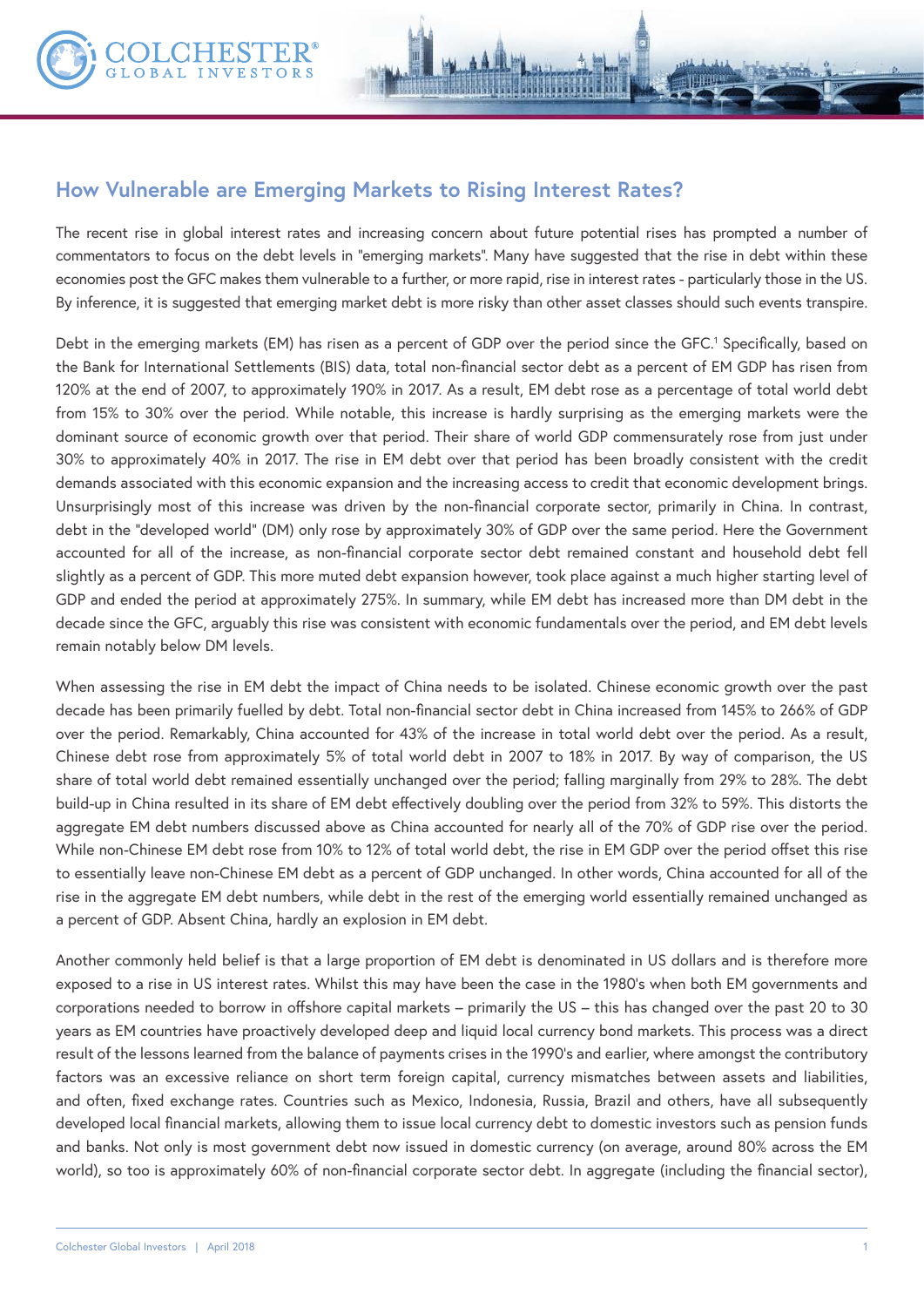China again is particularly noteworthy as only 5% of its total debt stock is denominated in hard currency. Amounting to only 14% of GDP, this exposure is counter balanced by Chinese Government foreign reserves of over 25% of GDP. Only 5% of the non-financial corporate sector and 15% of the financial sector's debt is denominated in hard currency. While the size of China's debt stock may be a problem, its exposure to hard currency debt is probably not.

Finally, while there are some country and sectoral differences, EM borrowers do not appear overly stretched with respect to either the absolute level of debt, or their ability to service it. Specifically, at just under 50% of GDP, the current level of EM government debt is low (certainly when compared with the 110% in the DM world). That debt is mostly denominated in local currency, and the widespread adoption of orthodox macroeconomic policies and flexible exchange rates has significantly reduced economic volatility and lowered funding risks compared with the 1980's and early 1990's. In contrast, EM household and non- financial corporate sector debt at just over 140% of GDP is notably higher than that in the government sector, albeit still below the 166% in the DM world. This absolute level of debt suggests that the EM private sector is potentially more vulnerable than the government sector to an interest rate shock. Despite this, there is little to suggest that there has been a meaningful deterioration in this sector's ability to pay. Specifically, the EM nonfinancial sector debt service ratio has increased only slightly over the period from an average of 9.4% to 11.0% of income3 . This contrasts with a slight decline from 19.6% to 18.5% in the comparable DM ratio. The EM private sector debt service ratio remains notably below DM levels and China again is an outlier. The Chinese private non-financial debt service ratio increased from 13.4% to 20% over the decade.

In summary, while EM debt has risen in the aftermath of the GFC, on average: -

- (1) it started from a low base;
- (2) still remains notably below debt levels in the "developed world";
- (3) the primary source of that expansion has been China;
- (4) outside of China, EM debt growth is more restrained;
- (5) most debt is denominated in local currency, with less than a third of debt denominated in "hard currency" or US dollars;
- (6) debt servicing costs remain constrained; and,
- (7) prudent macro-economic policies and the adoption of flexible exchange regimes has reduced dislocation risks that have prompted emerging market "shocks" in the past.

On balance, this suggests that some of the alarmist predictions about the vulnerability of emerging markets to a further rise in interest rates may be overblown. On the contrary, the lower debt level, lower debt servicing ratio and stable macroeconomic conditions, suggest that they may be better placed to weather a further interest rise than some developed market economies. Nonetheless there remain differences across emerging markets and some countries with weaker stability and higher debt are more exposed than others. Such differences require constant monitoring if investors are to successfully navigate the changing economic and financial landscape.